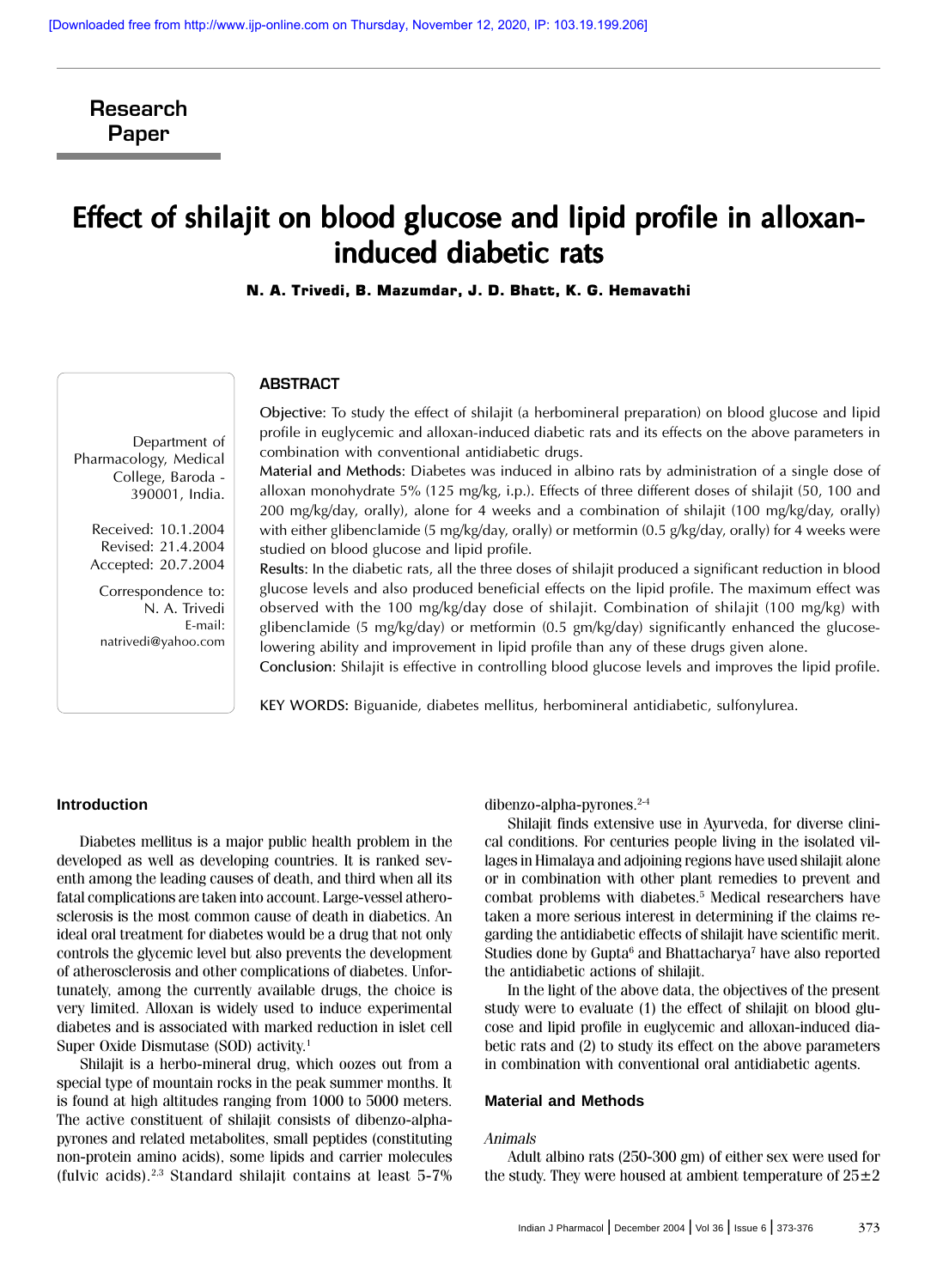#### Antidiabetic action of shilajit

o C and 45-55% humidity, with 12 h light dark cycle. Animals were fed with standard laboratory diet and water was given ad libitum. Animals described as fasted were deprived of food for 18 h but had free access to water.

#### Study design

Each group consisting of six animals received the following treatment. The first group of rats received normal saline (vehicle of alloxan), which served as a euglycemic control, while the second group received shilajit (100 mg/kg, p.o.). A single dose (125 mg/kg, i.p.) of alloxan monohydrate 5% (dissolved in normal saline) was used for induction of diabetes mellitus in the rats. The induction of diabetes mellitus was confirmed after the 5th day of alloxan treatment by estimation of elevated fasting blood glucose (FBG) level. Only those rats with blood glucose level ≥ 150 mg/dl were included in the study (Day 0). These rats were further divided into various groups as follows: Group 3 served as diabetic control. While Groups 4, 5 and 6 were treated with three different doses of shilajit (50, 100 and 200 mg/kg/day/p.o. respectively). Groups 7 and 8 were treated with glibenclamide (5 mg/kg, p.o.) and a combination of glibenclamide (5 mg/kg) with shilajit (100 mg/kg) respectively while Groups 9 and 10 received metformin (0.5 gm/kg, p.o.) and a combination of metformin (0.5 gm/kg) with shilajit (100 mg/kg) respectively. Treatment with drugs was started on the  $6<sup>th</sup>$  day of the alloxan treatment (i.e. Day 1) and was continued for 4 weeks. All the drugs were given orally as a single dose in the morning. Blood glucose was measured before starting the treatment (Day 0) and weekly thereafter up to the end of the treatment period. Total cholesterol (TCh), triglyceride (TG) and high-density lipoprotein (HDL) (i.e. lipid profile) were measured on Day 0 and after the completion of the treatment period (i.e. at the end of the  $4<sup>th</sup>$  week).

Blood was collected by cardiac puncture just before drug administration and 24 h after completion of the treatment. Blood glucose and lipid profile were estimated by enzymatic method using reagent kit (Span diagnostic Ltd., Surat, India).

#### Statistical analysis

The results are expressed as mean±SEM. Data on blood glucose level were analyzed by one-way ANOVA followed by Tukey's post hoc test. While data on lipid profile were analyzed by Student's 't' test. Value of P less than  $5\%$  (P<0.05) was considered statistically significant.

#### **Results**

A steady decrease in the body weight was observed in the alloxan-treated rats which was significant after the 2nd week of alloxan treatment. Shilajit per se had no effect on body weight but attenuated the weight loss observed in alloxan-induced diabetic rats (data not shown).

#### Effects of shilajit on euglycemic rats

A significant  $(P<0.001)$  reduction in the blood glucose level was observed at the end of 2nd week of treatment with shilajit (100 mg/kg) in the euglycemic rats, which remained persistent up to 4 weeks of the treatment period (data not shown). Moreover, a significant reduction in the level of TCh  $(P<0.001)$ and TG ( $P < 0.01$ ) with significant increase ( $P < 0.05$ ) in the level of HDL was noted at the end of the  $4<sup>th</sup>$  week of treatment as compared to the Day 0 value (Table 1).

#### Effects of shilajit on alloxan-induced diabetic rats

In alloxan-treated rats, the rise in blood glucose level reached its peak value on the 5<sup>th</sup> day and then remained stable throughout the study period (Figure 1). Treatment with all the three doses of shilajit (50, 100 and 200 mg/kg) produced significant reduction in the blood glucose level with maximum reduction being achieved with the dose 100 mg/kg  $(P<0.001)$ . The peak reduction in blood glucose level with all the three doses was observed at the end of the 2nd week of treatment,

# **Table 1**

**Effects of various treatments on lipid profile (Mean ± SEM) in euglycemic and alloxan-induced diabetic rats**

| Treatment (mg/kg)        | TCh (mg/dl)     |                       | TG (mg/dl)     |                   | HDL (mg/dl)    |                   |
|--------------------------|-----------------|-----------------------|----------------|-------------------|----------------|-------------------|
|                          | 0 day           | 4 week                | $0$ day        | 4 week            | $0$ day        | 4 week            |
| Control (normal saline)  | $98.6 \pm 4.8$  | $94.2 \pm 4.0$        | $78.6 \pm 6.1$ | $73.2 \pm 5.6$    | $34.6 \pm 4.2$ | $36.1 \pm 3.4$    |
| Shi 100                  | $92.7 \pm 3.7$  | $60.7 \pm 6.3***$     | $75.9 \pm 7.1$ | $61.8 \pm 6.3$ ** | $35.8 \pm 2.8$ | $41.8 \pm 2.3^*$  |
| Alloxan                  | $94.2 \pm 3.5$  | $105.7 \pm 2.8**$     | $73.4 \pm 2.3$ | $85.2 \pm 3.8**$  | $34.4 \pm 4.8$ | $31.6 \pm 5.6**$  |
| All + Shi (50)           | $108.1 \pm 4.2$ | $89.7 \pm 3.9**$      | $88.4 \pm 3.8$ | $69.6 \pm 3.6$ ** | $31.5 \pm 5.1$ | $38.4 \pm 3.8**$  |
| All + Shi (100)          | $102.4 \pm 5.1$ | $72.8 \pm 4.8***$     | $89.1 \pm 4.8$ | $64.2 \pm 3.9**$  | $31.9 \pm 2.4$ | $43.4 \pm 2.3***$ |
| All + Shi (200)          | $99.6 \pm 2.9$  | $73.8 \pm 1.8***$     | $83.2 \pm 3.2$ | $53.7 \pm 2.4***$ | $31.8 \pm 4.1$ | $42.4 \pm 3.1***$ |
| All + Glib $(5)$         | $105.4 \pm 3.4$ | $90.1 \pm 2.3$ **     | $88.9 \pm 5.6$ | $67.8 \pm 5.2$ ** | $32.1 \pm 4.8$ | $35.1 \pm 3.7^*$  |
| All + Glib. + Shi (100)  | $100.8 \pm 4.3$ | $77.5 \pm 4.3***$     | $85.7 \pm 4.8$ | $59.8 \pm 6.3$ ** | $30.7 \pm 5.6$ | $41.5 \pm 6.1***$ |
| All + Metformin( $0.5$ ) | $108.6 \pm 4.3$ | $86.1 \pm 3.9**$      | $84.4 \pm 3.1$ | $60.0 \pm 4.6$ ** | $30.2 \pm 4.8$ | $36.2 \pm 3.7^*$  |
| $All + Met + Shi (100)$  | $109.4 \pm 6.2$ | $62.7 \pm 7.1***$ b,c | $86.5 \pm 4.3$ | $67.2 \pm 2.9***$ | $31.5 \pm 5.2$ | $49.1 \pm 6.9***$ |

n=6 rats in each group

 $*P<0.05$ ,  $*P<0.01$ ,  $**P<0.001$ ,  $*AP<0.001$ ,  $*AP<0.001$ ,  $*AP<0.001$ ,  $*AP<0.001$ ,  $*AP<0.001$ ,  $*AP<0.001$ ,  $*AP<0.001$ ,  $*AP<0.001$ ,  $*AP<0.001$ ,  $*AP<0.001$ ,  $*AP<0.001$ ,  $*AP<0.001$ ,  $*AP<0.001$ ,  $*AP<0.001$ ,  $*AP<0.001$ ,  $*AP<0.0$ 

<sup>a</sup>P<0.05 as compared to glibenclamide (5 mg/kg)-treated animals in alloxan-induced diabetic rats.

**P**<0.05 as compared to metformin (0.5 gm/kg)-treated animals in alloxan-induced diabetic rats.

c P<0.05 as compared to shilajit (100 mg/kg)-treated animals in alloxan-induced diabetic rats.

Shi - Shilajit, All - Alloxan, Glib - Glibenclamide, Met- Metformin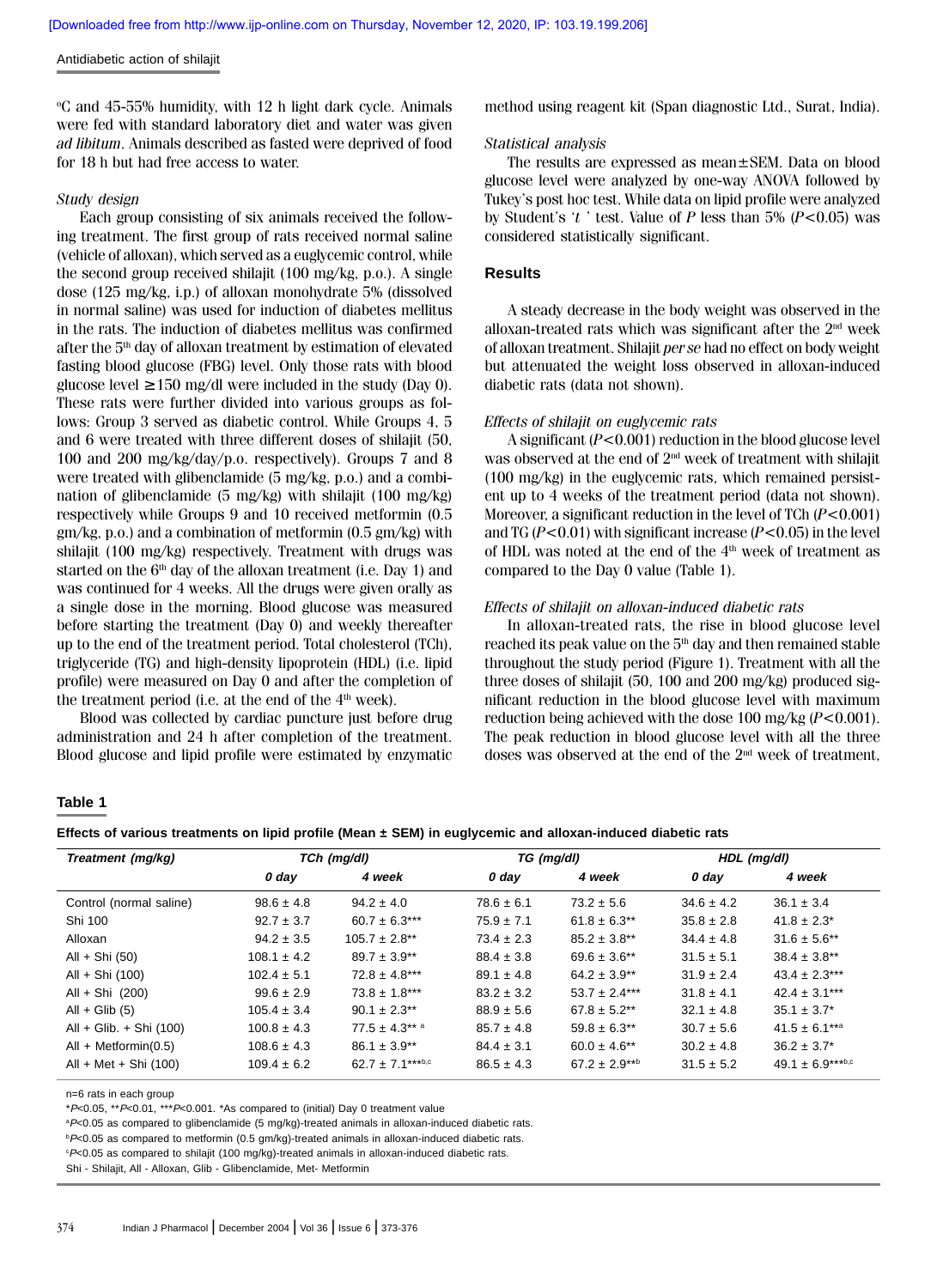

**Figure 1:** Effects of three different doses of shilajit (50, 100 and 200 mg/kg) on fasting blood glucose (FBG) level (mg/dl), in alloxaninduced diabetic rats, on Day 0 and weekly up to 4 weeks of treatment.  $(n=6)$ .  $*P<0.001$  as compared to Day 0 treatment value All- Alloxan, Shi- Shilajit



**Figure 2**: Effects of glibenclamide (5 mg/kg) and metformin (0.5 gm/ kg) alone and in combination with shilajit (100 mg/kg) on fasting blood glucose (FBG) levels (mg/dl), in alloxan-induced diabetic rats, on Day 0 and weekly up to 4 weeks of treatment (n=6).

\*P<0.001 as compared to Day '0' treatment value

 $aP<0.001$  as compared to glibenclamide (5 mg/kg)-treated animals in alloxan-induced diabetic rats.

 $p$ -0.01 as compared to metformin (0.5 gm/kg)-treated animals in alloxan-induced diabetic rats.

P<0.001 as compared to shilajit (100 mg/kg)-treated animals in alloxan-induced diabetic rats.

All- Alloxan, Shi- Shilajit, Glib- Glibenclamide, Met- Metformin

which remained stable up to the  $4<sup>th</sup>$  week (Figure 1).

Similar effects were also observed in the lipid profile. Treatment with 50, 100 and 200 mg/kg of shilajit produced significant reduction in TCh level, with maximum reduction caused by 100 mg/kg  $(P<0.001)$ . There was dose-dependent reduction in the TG level. All the three doses of shilajit also produced significant increase in the HDL level with the maximum elevation being produced with the dose of  $100 \text{ mg/kg}$  ( $P < 0.001$ ) (Table 1).

Effect of shilajit in combination with known antidiabetic drugs

Combination of shilajit with glibenclamide significantly  $(P<0.001)$  enhanced the glucose-lowering effect of shilajit (100) mg/kg) ( $P$ <0.05) or glibenclamide ( $P$ <0.01) per se (Figure 2). Moreover, the effect of the combination treatment on the lipid profile was significantly more than that of glibenclamide per se  $(P<0.05)$ , however, it was comparable to that produced by shilajit (100 mg/kg) per se (Table 1).

Combination of shilajit (100 mg/kg) with metformin significantly lowered the blood glucose level compared to that of metformin *per se*  $(P<0.01)$ . However, it was comparable to that of shilajit (100 mg/kg). Moreover, the combination treatment caused significant improvement in the lipid profile as compared to that of shilajit (100 mg/kg) ( $P$ <0.05) or metformin  $(P<0.05)$  per se.

#### **Discussion**

Although the precise mechanism of alloxan-induced diabetes remains unclear, there is increasing evidence that it involves the degeneration of islet β-cells by accumulation of cytotoxic free radicals.<sup>1</sup> Following its administration, alloxan is concentrated in the islets and in the liver, where it is reduced to dialuric acid. This acid is unstable in aqueous solutions and undergoes oxidation back to alloxan, accompanied by generation of O<sub>2</sub><sup>-</sup>, hydrogen peroxide and hydroxyl radicals by Fenton type reaction.<sup>1</sup> The liver contains high super oxide dismutase (SOD), catalase and glutathione peroxidase activities, which can scavenge these free radicals. On the contrary, the islet cells have low concentrations of these enzymes and are vulnerable to the cytotoxic effects of the free radicals. It is reported that increase in islet cell SOD activity can prevent or decrease alloxan toxicity.<sup>1</sup>

Experimental diabetes is suggested to result from initial islet inflammation, followed by infiltration of activated macrophages and lymphocytes in the inflammatory focus. These cells might be the source of the cytotoxic oxygen radicals. Shilajit has been reported to reduce macrophage and lymphocyte activation and migration, as a part of its immunomodulatory activity.<sup>7</sup> Moreover, being an antioxidant it will prevent damage to the pancreatic islet cell induced by the cytotoxic oxygen radicals.7-9

In the present study, treatment with shilajit (100 mg/kg) in euglycemic rats produced significant hypoglycemia. Gupta  $et al<sup>6</sup> suggested that long-term treatment with shilajit increases$ the number of β-cells of pancreas, i.e. pancreatotrophic action, which may result in better sensitivity of pancreatic βcells with prompt secretion of a large quantity of insulin in response to hyperglycemia.

Combination of shilajit with glibenclamide produced a significant decrease in the blood glucose level which is higher than that produced by either drug alone. Thus it seems likely that, apart from it's pancreatic action, shilajit may also possess extrapancreatic action, which could have contributed to its hypoglycemic action.

The hypoglycemic effect of shilajit (100 mg/kg) is significantly higher than that of metformin (500 mg/kg). But the combination of shilajit with metformin produced no further significant reduction in the blood glucose level compared to that produced by shilajit (100 mg/kg) per se.